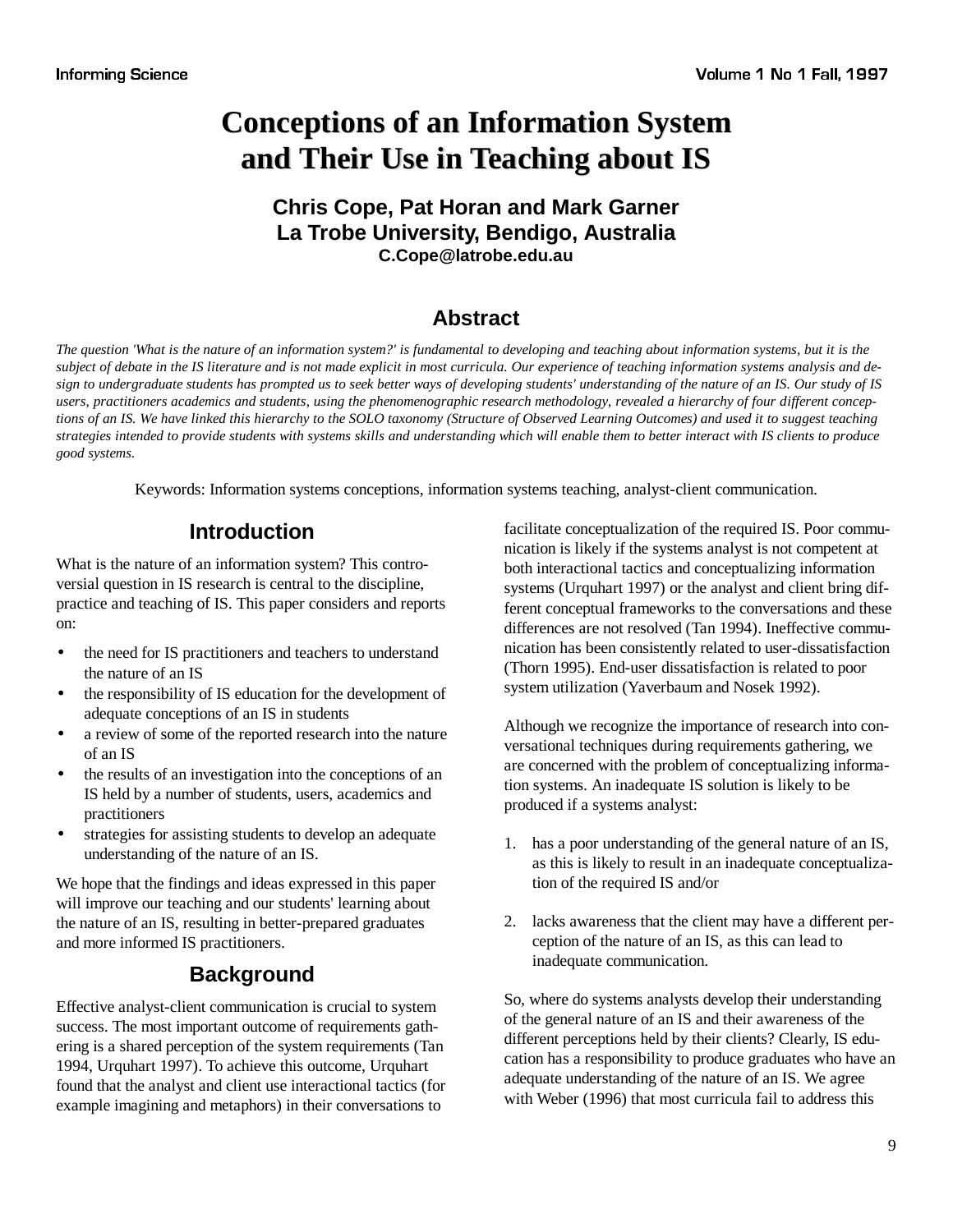fundamental question and hence fail to develop the appropriate conceptions in students. Although the IS'95 curriculum specification for IS degrees (Longenecker et al 1995) identifies desirable course structures and graduate characteristics and mentions systems theory as providing a basis for understanding the major components of the discipline, it does not address the issue of the nature of an IS. Simply providing a textbook definition, as most courses do, is inadequate because learning a definition is a long way from developing a deep understanding.

Even when IS academics wish to address this issue with students there is a difficulty because the true nature of an IS is still being debated in the literature. The debate focuses on whether an IS is primarily a social system or a technical system.

Land (1992) conceptualizes an IS as a social system. His IS consists of 4 components: the information users, the part of the real world in which the information users are operating, the formal system and the informal system. The relevant part of the real world is made up of objects, people, rules, norms and commands. The formal system consists of a variety of artifacts which include the organizational structure, communication channels, all forms of hardware, including the equipment which runs and takes advantage of the communication channels, software tools, training and help facilities. The informal system consists of ad hoc communications between people within the organization. The information users have access to information from the real world and the formal and informal systems. Which information is used and how it is used depends on environmental and situational factors and the prior knowledge and cognitive and emotional characteristics of the information users.

Winter, Brown and Checkland (1995) also hold a social system point of view, conceptualizing an IS as two related systems, a served system supported by a serving system. People attribute meaning to a real-world situation leading to a purposeful human activity. For example a businessman may attribute meaning to a real-world situation by recognizing a commercial opportunity. Purposeful human activity follows as a business is set up to exploit the opportunity. The served system models this purposeful human activity. The technical support for the served system is provided by the serving system, a computer-based data manipulation system operated and maintained by other people.

These two social system perspectives are similar in two aspects. Firstly, both have people as a central component of the conception. Secondly, Land's formal system and the serving system of Winter, Brown and Checkland are similar technical components of an IS.

Winter, Brown and Checkland (1995) believe that the technical component of the IS (their serving system) is commonly conceptualized by others as the IS. This view of an IS as a technical rather than a social system is reported by Backhouse, Liebenau and Land (1991) in a paper which summarizes the responses from prominent IS academics to an article in the Times Higher Education Supplement intended to stimulate debate on the academic discipline of IS. More than one respondent highlights the importance of the technical components of an IS and cautions against too great an emphasis on the social dimension. In their analysis of the responses Backhouse, Liebenau and Land are impressed by those which 'seek to redress the balance back towards the technology' (p.24).

Further support for the technical system perspective comes from Wand and Weber (1995) who conceptualize an IS at two levels. At the first level they view an IS as an independent artifact, built to achieve certain previously stated requirements, which can be viewed in isolation from its organizational and social context. At the second level they then confine their view to the part of the IS which embodies the set of rules which represents the various states, behaviors and events of the real-world system being modeled. This view does not include the hardware, user interface, reports, communication protocols etc. Wand and Weber's conception is one aspect of the formal system of Land and the serving system of Winter, Brown and Checkland.

Winter, Brown and Checkland (1995) believe the served system (the human activity system) needs to be conceptualized during requirements gathering before it is possible to adequately conceptualize the serving system (the technology component). We believe that conceptualizing the human activity component of an IS is unlikely to be achieved adequately if the systems analyst conceptualizes the general nature of an IS as a technical system. Although the debate on whether an IS is a social or technical system will continue, as IS academics and teachers we believe we would be doing our students, as prospective systems practitioners, a disservice by not assisting them to experience an IS as a social system. How then can we assist our students to develop a sophisticated awareness of the social nature of an IS and a realization that many different perspectives will be encountered in practice? To explore this question we have turned to the research approach known as phenomenography.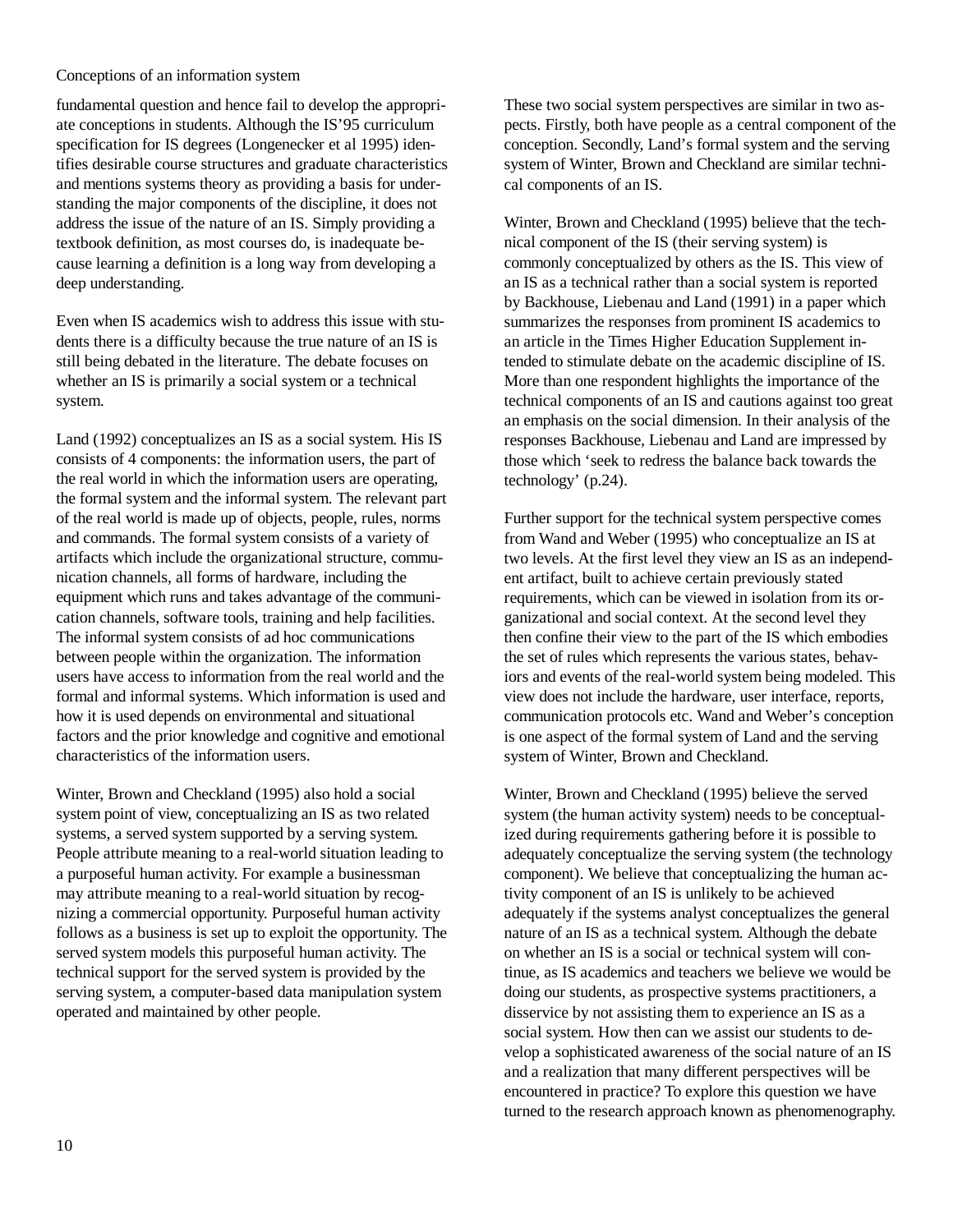Phenomenography is a qualitative research approach developed in the early 1970s at the University of Gothenburg in Sweden to specifically investigate the qualitatively different ways in which people conceptualize phenomena in the world around them (Marton 1986). Phenomenographic studies have investigated many different phenomena. An annotated bibliography by Bruce and Gerber (1995) cites 228 studies. Results have consistently shown that there are a limited number of different ways in which a concept can be understood (Marton 1986). Further, for a particular phenomenon, the limited number of different conceptions can be expressed in a hierarchy of levels of understanding. The concept of an IS has not been studied using a phenomenographic approach but the consistency of the results of studies into other phenomena suggests that an IS can be conceptualized in a limited number of qualitatively different ways and that these conceptions can be presented in a hierarchy of levels of understanding.

Furthermore, phenomenographic research into learning has led to a better understanding of how teaching can be structured to promote conceptual understanding when the different ways a phenomenon can be conceptualized are understood. This phenomenographic perspective views learning as a change from a less sophisticated to a more sophisticated conception of the phenomenon being studied and seeks to promote awareness in students of the different ways they, and their fellow students, conceptualize the content matter. The development of more sophisticated concepts can be encouraged through the use of teaching activities which require students to contemplate this variation (Marton and Booth 1997).

We believe that by addressing the question 'How are information systems conceptualized by the various players in IS practice and education?' and by applying phenomenographic perspectives to our teaching we can design our curricula to assist students to develop more sophisticated understandings of the nature of information systems leading to better prepared IS graduates and practitioners.

This paper now reports on:

- 1. A study we conducted to try to identify some of the different ways of conceptualizing an IS.
- 2. Our analysis of the findings in terms of the sophistication and adequacy of the different conceptions found.
- 3. How we have used the findings to improve our teaching and our students' learning about the nature of information systems.

### **The Empirical Study**

The aim of this study was to identify and describe a broad range of different ways of conceptualizing an IS using a phenomenographic research approach. Studies using this approach use exploratory interviews to gather statements from groups of individuals about the phenomenon of interest. The researcher seeks to identify the different ways the phenomenon has been conceptualized so that the statements make sense. A simple example concerns a person who will not go on an ocean cruise because he believes the boat will fall off the edge of the earth. This belief is completely nonsensical until it is realized that the person conceptualizes the earth as flat. A phenomenographic study seeks to categorize the different conceptions underlying a group's statements and to describe the general understanding represented in each category. Results appear in the form of a set of related conceptions of the phenomenon of interest. This differs from the rich set of results and flat structure of most content analysis (Trigwell 1994).

### **Participants**

There were two groups of participants in this study.

The first group, which consisted of twenty-three people from Bendigo and Melbourne, Australia, was made up of six academics, six students, five practitioners and six users. The students were volunteers and the other participants were identified in advance and invited to participate. The practitioners all had at least undergraduate qualifications in computing or IS and were all executives in charge of IS or IT in small to medium sized organizations in the public sector, local government, government utilities and business solution development companies. The academics were teachers of IS in university departments of IS or IT, including one head of department. The users all operated an IS as a part of their employment. Half the students were in the first year of an IS undergraduate degree and half were in the final year. The purpose of this sample was to improve the chances of identifying as wide a range of conceptions of an IS as possible.

The second group consisted of twenty-two students beginning the IS component of an undergraduate computing degree at La Trobe University, Bendigo, Australia. This degree required no pre-requisite study in computing or IS. The students were volunteers. The breakdown of the sample was nineteen males and three females, fifteen students straight from secondary education and seven mature age students, sixteen students undertaking a single computing degree and six undertaking a double degree in computing and business.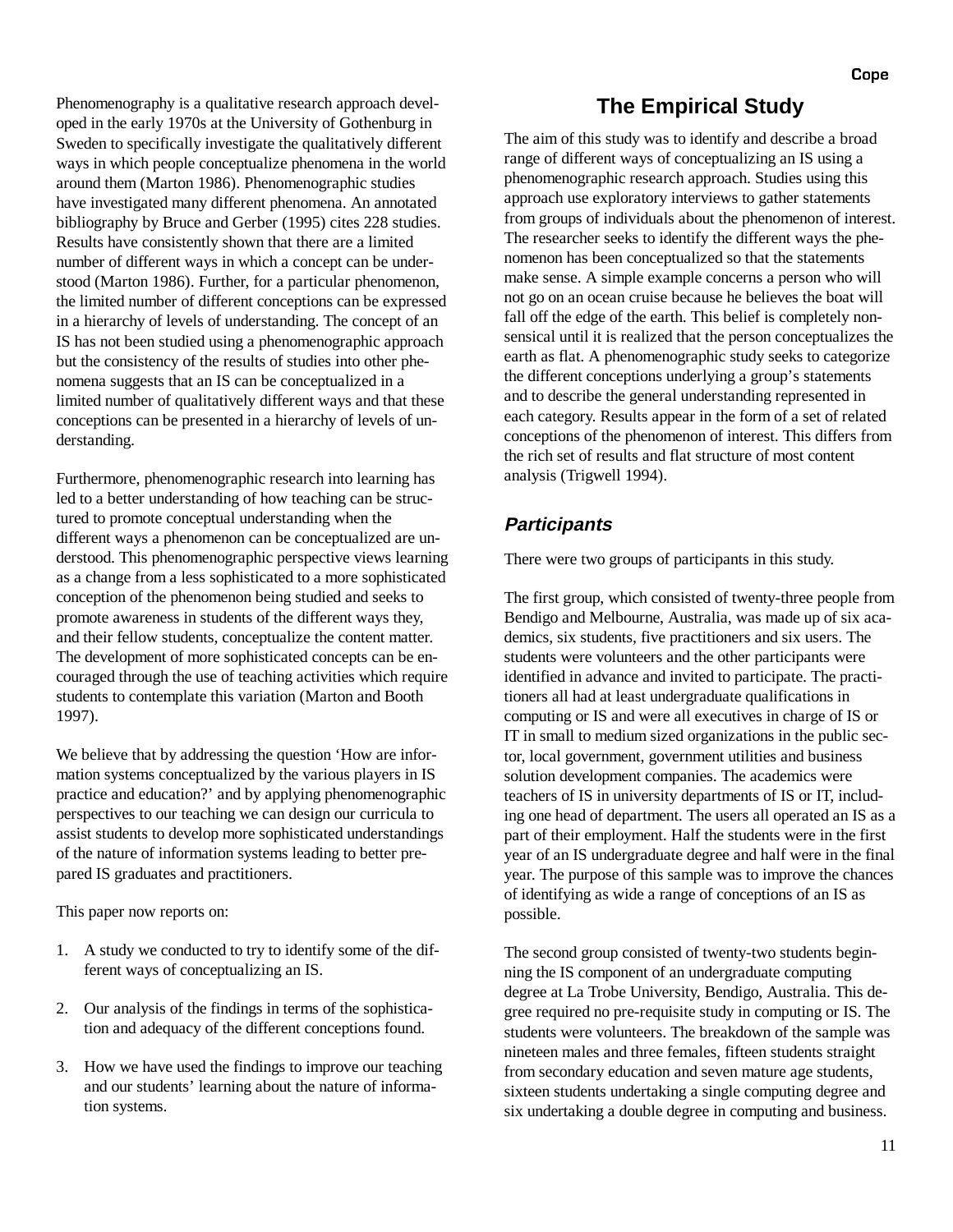The double degree had a significantly higher entry requirement than the single degree. This sample was chosen in an attempt to identify less sophisticated conceptions of an IS.

The overall sample size of 45 participants involved in indepth interviews is, as reported in the literature on qualitative research, adequate for the type of study we have conducted (Gay 1992 p.137).

# **Data gathering**

Each participant took part in a semi-structured, open-ended interview of approximately thirty minutes. Guide questions, using words which participants could easily relate to, were used to encourage the participants to reflect on their experience of information systems. Participants' responses were probed by the interviewer where necessary. When probing, to avoid leading the interviewee, the interviewer only used the terms already introduced by the participant. The interviews were taped and then transcribed verbatim.

Some of the guide questions used were:

- 1. What do the words 'information system' mean to you?
- 2. Can you give me an example of an IS? What makes your example an IS?
- 3. Would you say the following were examples of an IS? Why/why not?:
	- an automatic teller machine
	- a student enrolment procedure
	- telephone directory assistance
	- a train timetable
	- a library catalogue system
	- a tutorial group involved in a discussion
	- a large bank
- 4. What is the difference between a database and an information system?

### **Data analysis**

The purpose of a phenomenographic data analysis is to define a set of distinct conceptions of a phenomenon which can account for the range of statements made by different people. It is an interpretive task involving the researchers' immersing themselves in the data attempting to understand each statement in terms of its underlying conception (Booth 1990).

In our study, we pooled the data from the two groups of participants to give us a greater range of statements about information systems. We were able to do this because similar data gathering procedures were used with the two groups.

Three researchers were involved in the analysis of the transcripts. Two were academics in the IS field, the other in language. The researchers initially analyzed the data independently. Each sought to identify all the conceptions of an IS present in the transcripts they viewed. Interesting quotes within the data were selected and interpreted within the context of surrounding statements to determine how an IS must have been conceptualized for the particular quotes to make sense. Bowden (1994) suggests the researcher should ask questions like 'What does this part of a transcript tell me about the way the interviewee understands the phenomenon?' and 'How must the interviewee perceive the phenomenon if they are saying this or that?' The quotes were then categorized on the basis of representing similar underlying views of an IS. A comparison of quotes within each category and between categories was made. Bowden (1994) suggests asking 'Are any differences in the quotes the result of a fundamentally different understanding of the phenomenon?' Once the categorization of quotes had been completed the researcher described the conception underlying each category and tested each quote against the description. Each researcher iterated the process until he or she was satisfied with the grouping of the quotes and description of the conceptions. Each researcher then selected quotes which best illustrated each category. Finally the researchers compared their categories and descriptions, discussed differences and made modifications to the descriptions until a draft set of conceptions had been agreed on.

To this stage of the phenomenographic analysis three steps had been taken to ensure the validity of the results. Firstly the interviewer only probed participants' responses using terms and concepts already introduced by the participants. This ensured that the interviewer did not lead the participants. Secondly the data was analyzed and the results compared by three researchers, one of whom was an academic whose area of expertise was in interpreting language rather than information systems. Consequently not only was the data analyzed from significantly different viewpoints but the interpretation of language, which is central to the phenomenographic approach, was made more rigorous. Thirdly, the inclusion of the language academic minimized the danger of the two IS researchers imposing their own expectations on their interpretation of the data.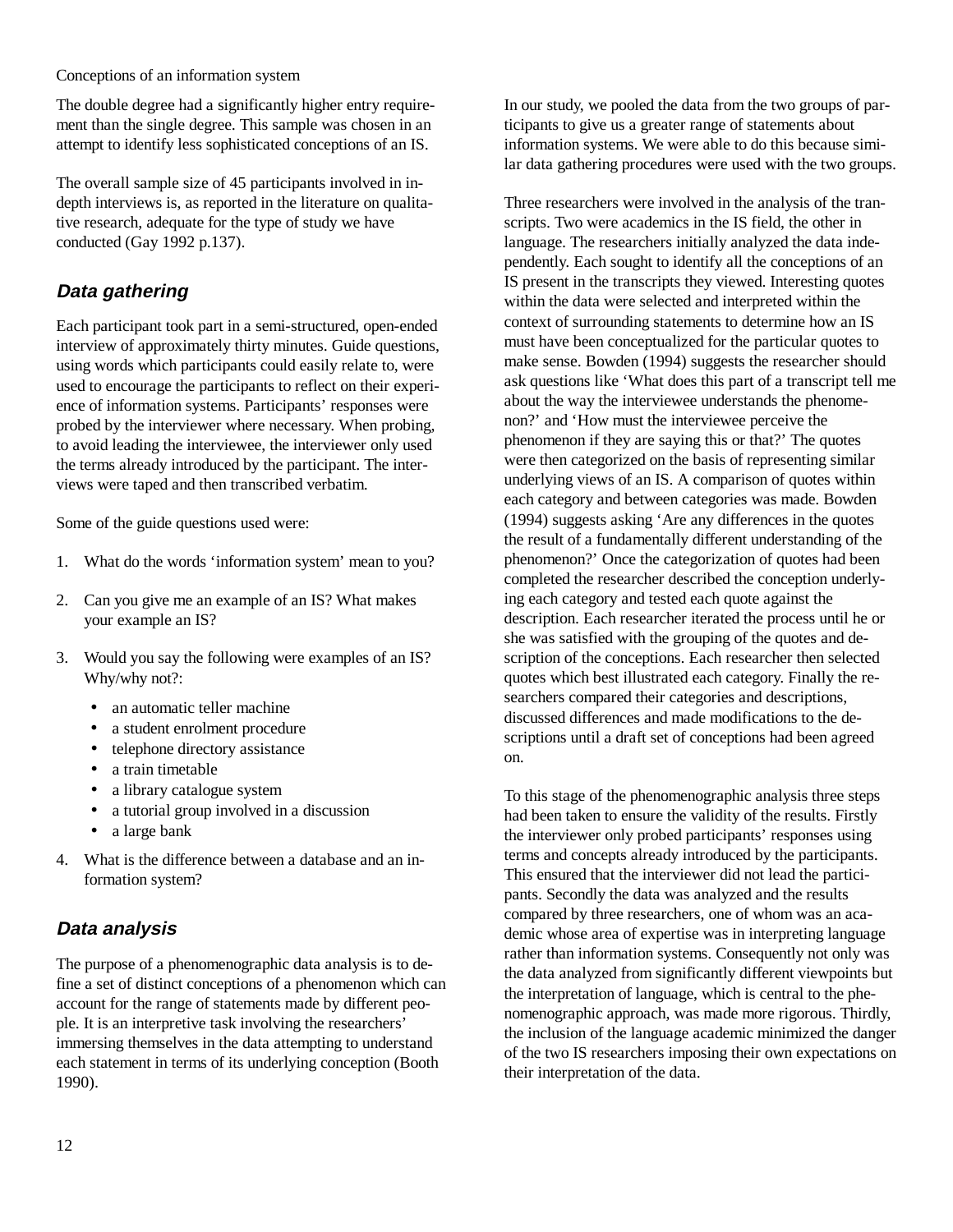The reliability of the results was addressed in the next stage of the data analysis. Each researcher re-read the individual transcripts and classified the conception of an IS underlying each transcript against the set of draft categories. The researchers compared classifications and discussed differences. A figure representing the amount of agreement between the researchers, the inter-judge reliability, was calculated. Once acceptable agreement on the classifications had been reached the draft set of conceptions became the results of the study.

### **Results**

### **Conceptions**

We present the results of the study based on an inter-judge reliability of 96% for the first group of participants and 87% for the second group. An agreement of 80 to 90% after consultation between the researchers is required in order to claim reliable results (Säljö 1988). Four different conceptions of an IS were identified. It is important to understand that a particular conception is not necessarily characteristic of an individual. Given different contexts, individuals may use different conceptions of the same phenomenon. Rather the results represent some of the possible ways that an IS can be conceptualized (Marton 1986).

The conceptions of an IS are described and illustrated by representative quotes from the transcripts below. A quote is meant to illustrate a significant aspect of a conception not necessarily the complete conception (Trigwell 1994).

#### Conception 1

A user interface which allows a user to retrieve and view information from a large store of data (database).

#### *If somebody wants to find out about you in Personnel, how do they go about doing it?*

*All they have to do is log in and go to the Personnel side and then go through the different screens to get to where they need to go to, to find the information.*

#### *And I guess it appears back on the screen? Yeah, that's right - it's printed out on the screen. Right - so do you have a picture of how it gets on the screen?*

*No, not really, I just know it's there and it just comes onto the screen.*

*So, when you say it's there - is the screen important in your view - the fact that it's there? Oh, definitely, without the screen we're hopeless. OK - so the screen is the important part of ... Well the screen - the file is actually the important* *part I think because without the file you would get nothing on the screen to show you what is there.*

#### Conception 2

A set of procedures which inputs data to a database, processes the data and produces information.

*Basically I see an information system as more or less, I suppose, a set of rules, not something physical, um, or, something physical and not physical basically. A means of collecting data, storing it and organizing it and making it accessible.*

*And do you see the rules being stored somewhere? Ah, yeah, it would have to be stored within the system itself.*

#### Conception 3

All the users, procedures and rules related to the collection, input and transformation of data associated with one business function and the output and resultant use of relevant information.

*Another question. People commonly talk about information systems and databases meaning the same things. Do they mean the same thing to you? No. Information system is as it says, a system. It's not just a database, it's the person behind the keyboard and it's what the computer is actually programmed to do, what it's actually informing people about. A database only holds the information, it can't do anything on its own.*

#### Conception 4

An organization-wide set of interrelated information systems accessing a large database. The information systems consist of the people, machines, materials, procedures, discussions and decision making necessary to provide information to people at all levels of an organization.

#### *That process where you are deciding on your subjects, do you see that as being part of the student enrolment system?*

*It's perhaps an interaction between two systems - I mean, you're doing the processing within yourself and everything is part of the system - every system has smaller systems in it as far as I can tell, and that's just an interaction with two systems. There is no specific boundary where one ends and the other begins.*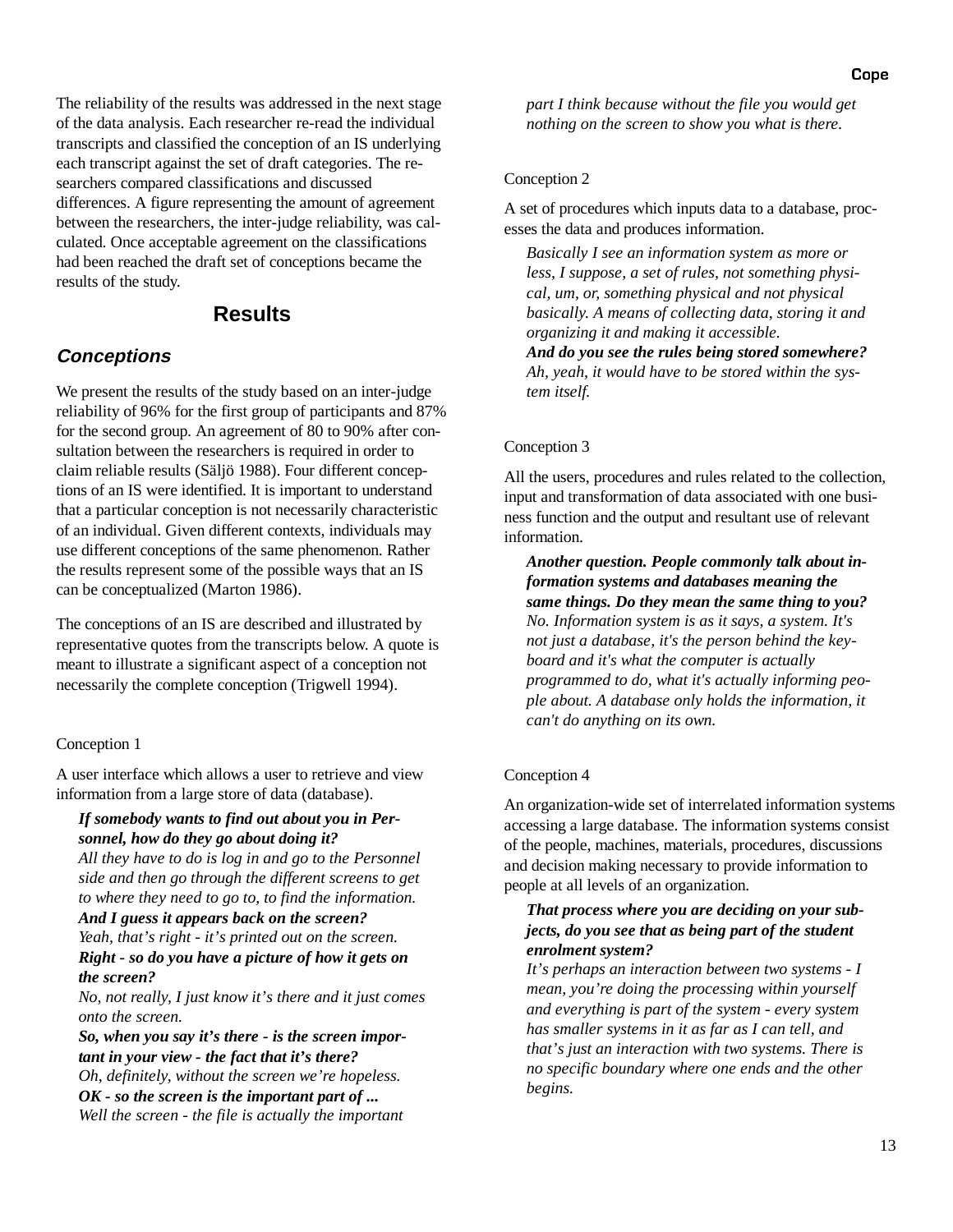The four conceptions were found to be related in a hierarchy based on level of sophistication and understanding, and logical inclusiveness, for example conception 4, which is a more sophisticated conception than conception 3, logically includes conception 3 as it involves a number of the subsystems of the type described in conception 3. The hierarchy is depicted in Figure A.

| Conception   | <b>Content</b>            |                                                   |                                                                             |                                                              | Level of under-<br>standing and<br>sophistication |
|--------------|---------------------------|---------------------------------------------------|-----------------------------------------------------------------------------|--------------------------------------------------------------|---------------------------------------------------|
| 1            | Interface.<br>Data store. |                                                   |                                                                             |                                                              | Lowest                                            |
| $\mathbf{2}$ | Interface.<br>Data store. | Input.<br>Processing<br>tasks applied to<br>data. |                                                                             |                                                              |                                                   |
| 3            | Interface.<br>Data store. | Input.<br>Processing<br>tasks applied to<br>data. | Human in-<br>volvement<br>Total informa-<br>tion flow for<br>one subsystem. |                                                              |                                                   |
| 4            | Interface.<br>Data store. | Input.<br>Processing<br>tasks applied to<br>data. | Human in-<br>volvement<br>Total informa-<br>tion flow for<br>one subsystem. | Total informa-<br>tion flow for a<br>whole organi-<br>zation | Highest                                           |

Figure A: Relationship between conceptions of an information system

# **Classification of transcripts**

The classification of the transcripts into the conceptions identified is presented as participant group 1 and 2 combined in Table 1, group 1 in Table 2, group 1 by participant type in Table 3, group 2 in Table 4 and group 2 by student characteristic in Table 5.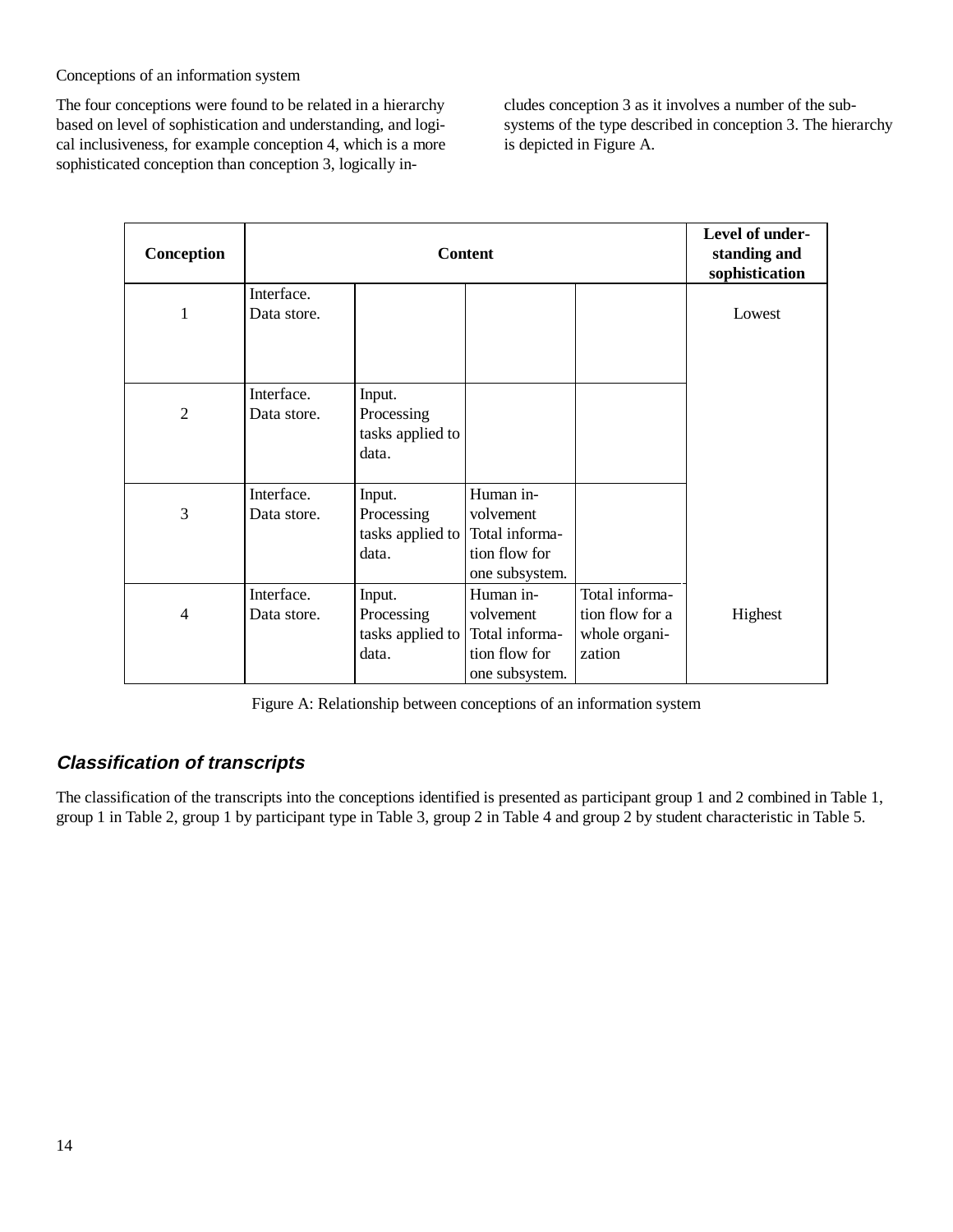| Conception | <b>No. of Transcripts</b> | $\frac{6}{9}$ |
|------------|---------------------------|---------------|
|            | 21                        |               |
|            | 13                        | 29            |
|            |                           |               |
|            |                           | 13            |

Table 1: Classification of all transcripts (n=45)

| Conception | <b>No. of Transcripts</b> | $\frac{0}{0}$ |
|------------|---------------------------|---------------|
|            |                           | 30            |
|            |                           | 35            |
|            |                           |               |
|            |                           | 76            |

Table 2: Classification of group 1 transcripts (n=23)

| Conception | Academic $(n=6)$ | Practitioner (n=5) | Student $(n=6)$ | User $(n=6)$ |
|------------|------------------|--------------------|-----------------|--------------|
|            |                  |                    |                 |              |
|            |                  |                    |                 |              |
|            |                  |                    |                 |              |
|            |                  |                    |                 |              |

Table 3: Distribution of group 1 transcripts according to IS involvement (n=23)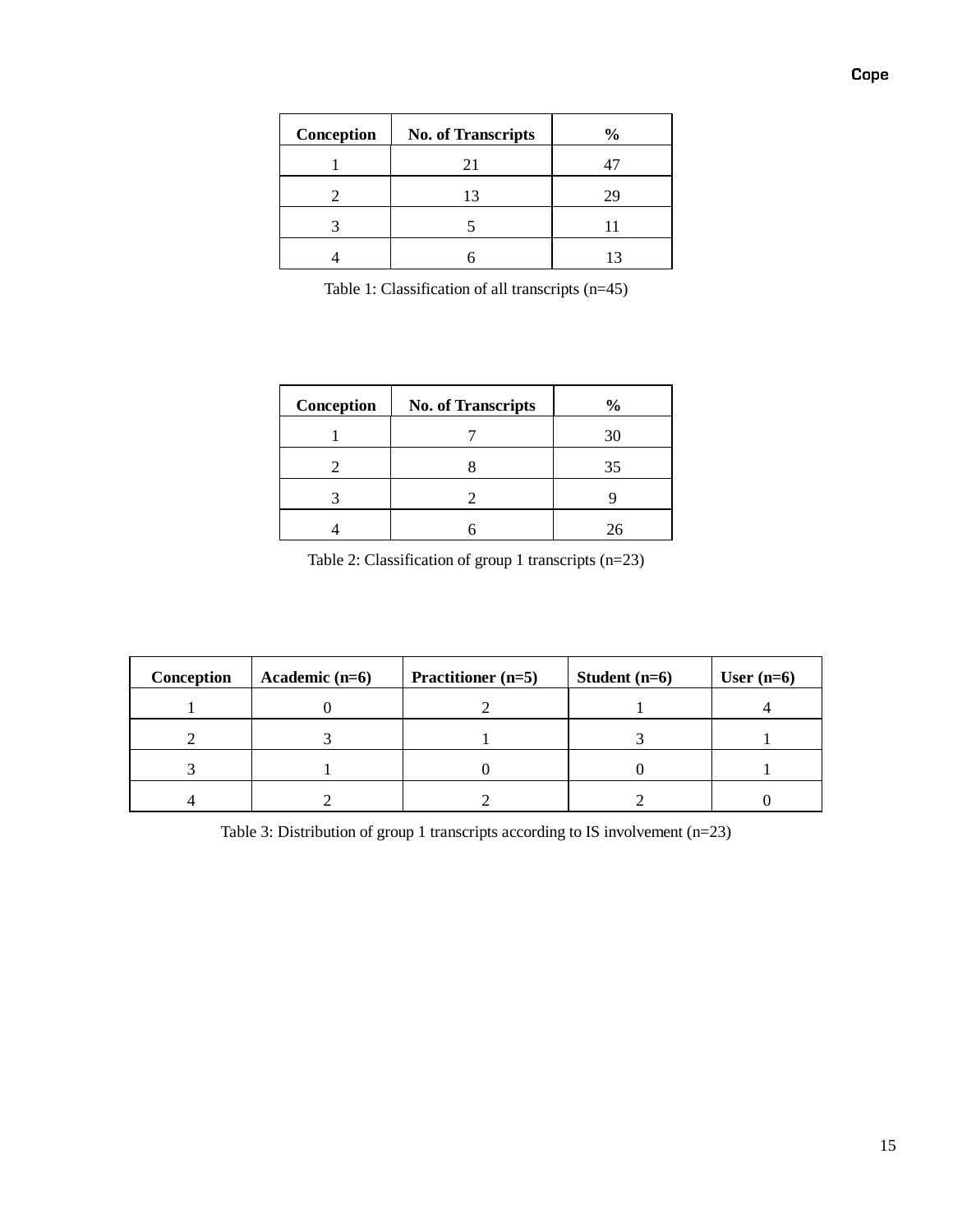| Conception | No. of transcripts | $\frac{0}{0}$ |
|------------|--------------------|---------------|
|            | 14                 | 64            |
|            |                    | 23            |
|            |                    | 13            |
|            |                    |               |

Table 4: Classification of group 2 transcripts (n=22)

| Conception | <b>Male</b><br>$(n=19)$ | Female<br>$(n=3)$ | <b>Mature</b><br>age<br>$(n=7)$ | Non-mature<br>age<br>$(n=15)$ | Double degree<br>$(n=6)$ | <b>Single</b><br>degree<br>$(n=16)$ |
|------------|-------------------------|-------------------|---------------------------------|-------------------------------|--------------------------|-------------------------------------|
|            | 12                      | 2                 | 3                               | 11                            |                          | 11                                  |
| 2          |                         |                   |                                 |                               |                          |                                     |
|            |                         |                   |                                 |                               |                          |                                     |
|            |                         |                   |                                 |                               |                          |                                     |

Table 5: Distribution of group 2 transcripts according to student characteristics (n=22)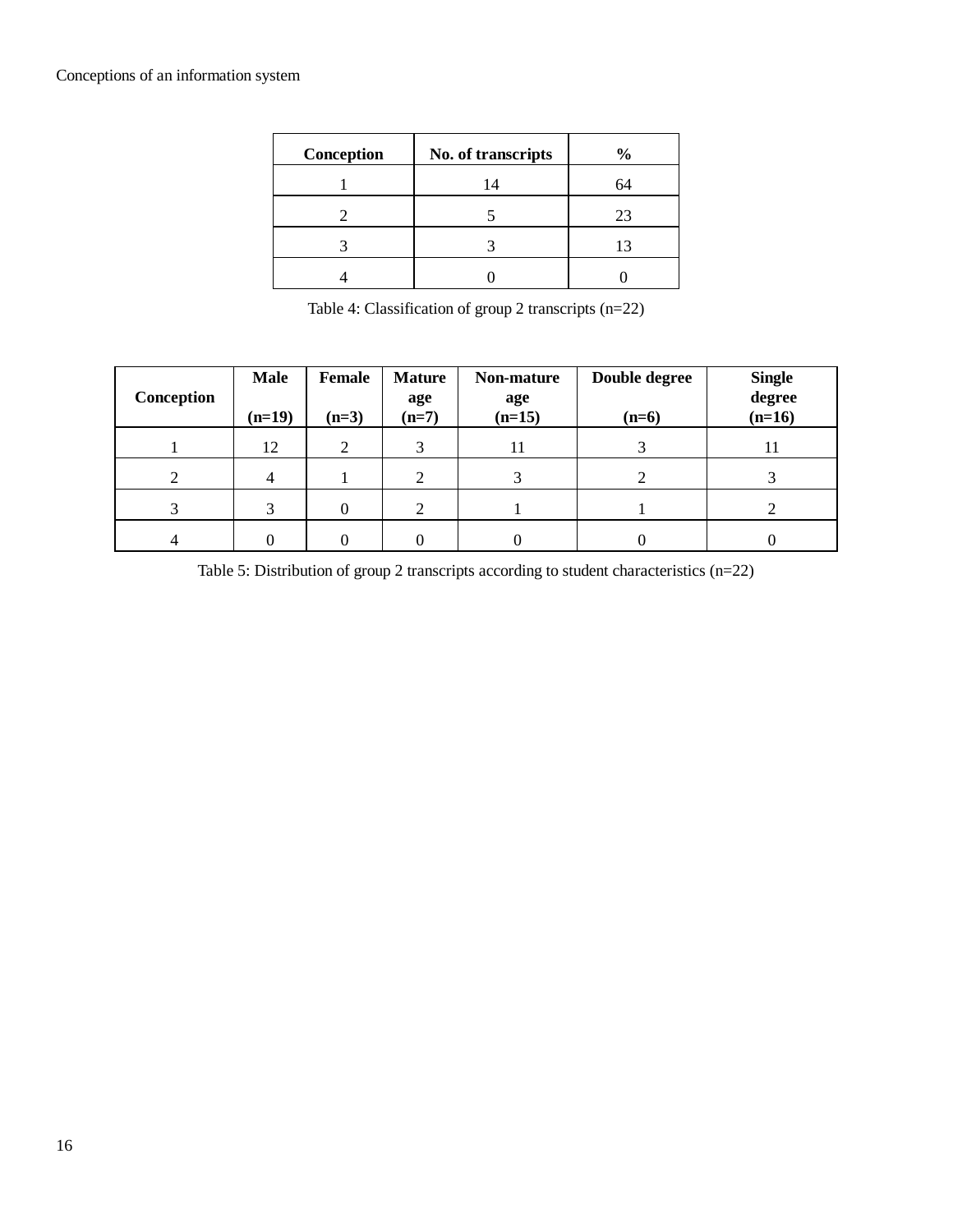# **Discussion**

This study confirms the findings of phenomenographic research across a broad range of subject areas that there are a limited number of different ways of conceiving a phenomenon and that the different conceptions can be expressed in a hierarchy representing increasingly sophisticated levels of understanding (Marton 1986).

# **Conceptions**

Given the size and nature of our sample we do not claim to have identified all the different ways of conceptualizing an IS. We will now provide more detail of the hierarchy of conceptions we have identified.

In conception 1, the IS relates to a single business function within an organization, for example payroll. The conception focuses on one facet of a system, either the interface (normally the computer screen and keyboard) or the database. There is no understanding of the mechanism by which the information appears on the screen or the processing of the data necessary to achieve the output. There is an understanding that an IS stores data (commonly large amounts) and two distinct notions of the structure of the data, a simple grouping of data or a highly organized database made up of multiple files that are related in some way. Input to the database is not considered other than knowledge of the specific simple identification codes necessary to retrieve the required information, for example a student's ID number to retrieve a student's personal details.

The processing of the data during input, storage and output is the focus of conception 2. This conception logically includes conception 1 but is distinguished by an awareness and understanding of the processes involved in converting the data to useful information and the need to input data to the data store. Again two distinct notions of the database were evident, as in conception 1. Conception 2 moves from the atomistic view of conception 1 to a recognition of the many components of an IS, but they are generally viewed as distinct parts with little interaction.

Conception 3 logically includes conception 2 but involves a more holistic view of an IS. All people associated with the IS are part of the conception. These may include data entry operators, operations personnel and all types of users, for example, clients and managers. The procedures for collection of data, input to the system, dissemination of output and use of the information in decision making are also included. The focus here is on the IS as a whole, the recognition of the interrelatedness of the parts of the IS being an important part of the conception.

The highest level conception, conception 4, shows a considerable increase in complexity, with recognition of the interrelationships and hierarchies implicit in systems within an organization. In conception 4 the database stores data on all aspects of the business organization. All processes, procedures and people involved with information flow through the organization are included. This conception is distinguished from the previous ones by the incorporation of a number of subsystems into the IS, for instance, personnel, payroll and accounting. The focus is on the information flow throughout the whole business organization rather than single aspects of the business. This conception represents a sophisticated view of an IS and logically includes the other three.

Conception 4 represents the level of understanding of the nature of an IS we would like to see in our graduates because it not only represents a view of an IS as a social system, it also includes an understanding of an IS as a technical system. For example, Academic F said:

*Well, I typically see a collection of bits and pieces which are people wandering around in offices and computer rooms - and the offices tend to be like mine with small computers in them - and the people are engaged in either taking pieces of paper to and from or talking to each other about something to do with the system, or they're involved in keying in data on the machine - some kind of interaction with their machine so they might be keying in data or running some software.*

# **Classification of participants' conceptions**

We now wish to consider the conceptions held by the different participants in our study. While believing the conceptions we identified would be found in other similar contexts we are not able to generalize the conceptions held by the different groups of participants because of the small sample sizes involved (e.g. 5 practitioners).

Forty-seven percent of all transcripts represented a low level of understanding of an IS (conception 1). Of this 47% a significant proportion were students and the rest were users and practitioners. We classified 64% of the transcripts of the first-year students making up group 2 as conception 1 compared to 30% of group 1. We are not suggesting that everyone needs or is likely to hold a high level conception of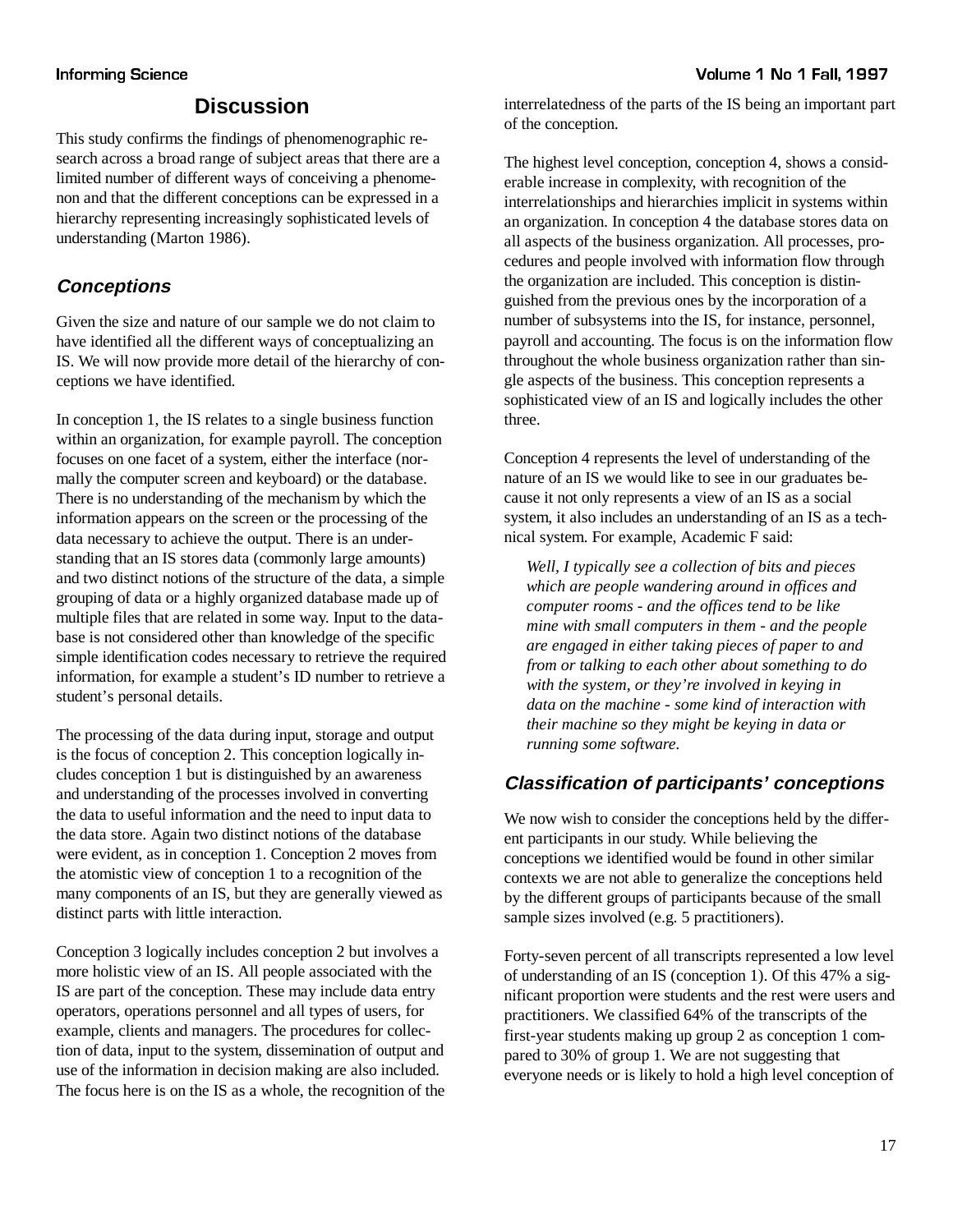an IS but we should be able to make sense of the various participants' conceptions in terms of their IS involvement.

The students' conceptions make sense, considering that a student is unlikely to have developed a sophisticated view of an IS at the beginning of an undergraduate degree which does not require any previous IS studies. In fact only 29% of the group 2 students had studied IS before. Similarly, users may not need a high level conception of the IS they work with providing they receive the information required to carry out their job. Of major concern, though, are the IS practitioners whose transcripts classified into conception 1 and those academics classifying into conception 2. How do we make sense of these classifications?

The transcripts of the practitioners with a low-level conception indicated an understanding of an IS as a highly structured data store allowing many users to gain the view of the data they required. For example:

Practitioner D (CIO of a local government organization) said:

*Basically an information system is a set of data, sets for all data either centralized or distributed across multiple platforms with a very easy way of getting at it.*

*I think the presentation and the reporting processes are to my way of mind different, they're an external factor to the system.*

Practitioner E (head of a business software solution company) said:

*I don't think of the information system being made up of the database, the data communications that allows people to get at it, the presentation and all of that, I think of the information system side of it as just the data.*

Both practitioners were aware of other ways of viewing an IS. Practitioner D said:

*I guess my narrow view is maybe because of my background. It's not peculiar to IT people I suppose, but I concentrate more on making sure that the data is right. It doesn't matter whether it's data stored in the database or data stored on a form, but I mean that the data is right and that's the essence of the whole information system. Now if I spoke to someone outside of IT they would see the information system as being the greater world of which databases are part of, and as I said before, information flow document management, work flow of proce-*

### *dures, paper and anything else would and should all form a big information system.*

We believe the view of an IS underlying these statements is inadequate for the CIO of a medium size organization, given the widespread recognition of the importance of user input and involvement in systems analysis and design. In trying to make sense of practitioner D's statements we believe an explanation may lie in the client-server model of an IS used in this particular practitioner's organization. In one view of the client-server model, the practitioner would be responsible for the server component of the system with the user and client software being responsible for input and output. The practitioner's view of the IS may not extend beyond the database and database management software in this circumstance.

The views expressed in the transcripts of three of the six academics indicated a relatively low level of understanding of an IS (conception 2). These three academics taught about IS at an introductory level and they expressed the ideas they felt confident with in their teaching. For example, Academic A said:

*I guess one major thing that I like the students to have is the idea of a system taking a series of inputs and transforming those into a series of outputs that are useful. In other words the system has to be a black box initially.*

#### *And where do you go from there?*

*Then what I try and do is look at the system itself, try and work out how those inputs are to be transformed into those outputs.*

*Now is that your concept of an information system or is that a simplified version you give to students? That's essentially how I look at most systems, it makes sense to me. That's my perspective. I appreciate there are other ones but that is the one I am most comfortable with.*

Academic C used different conceptions to suit different audiences. This is to be expected, as a conception is a relation between the individual and the context in which the conception is being used (Säljö 1988). An example from the transcript follows:

*I look at it in two ways. The first way is my idea, sort of based a lot from what I got from biology, which is a complex idea of complex systems ... the second way I look at it is in the way that students have to understand an information system which is how you change some data into something that's more informative for people to look at.*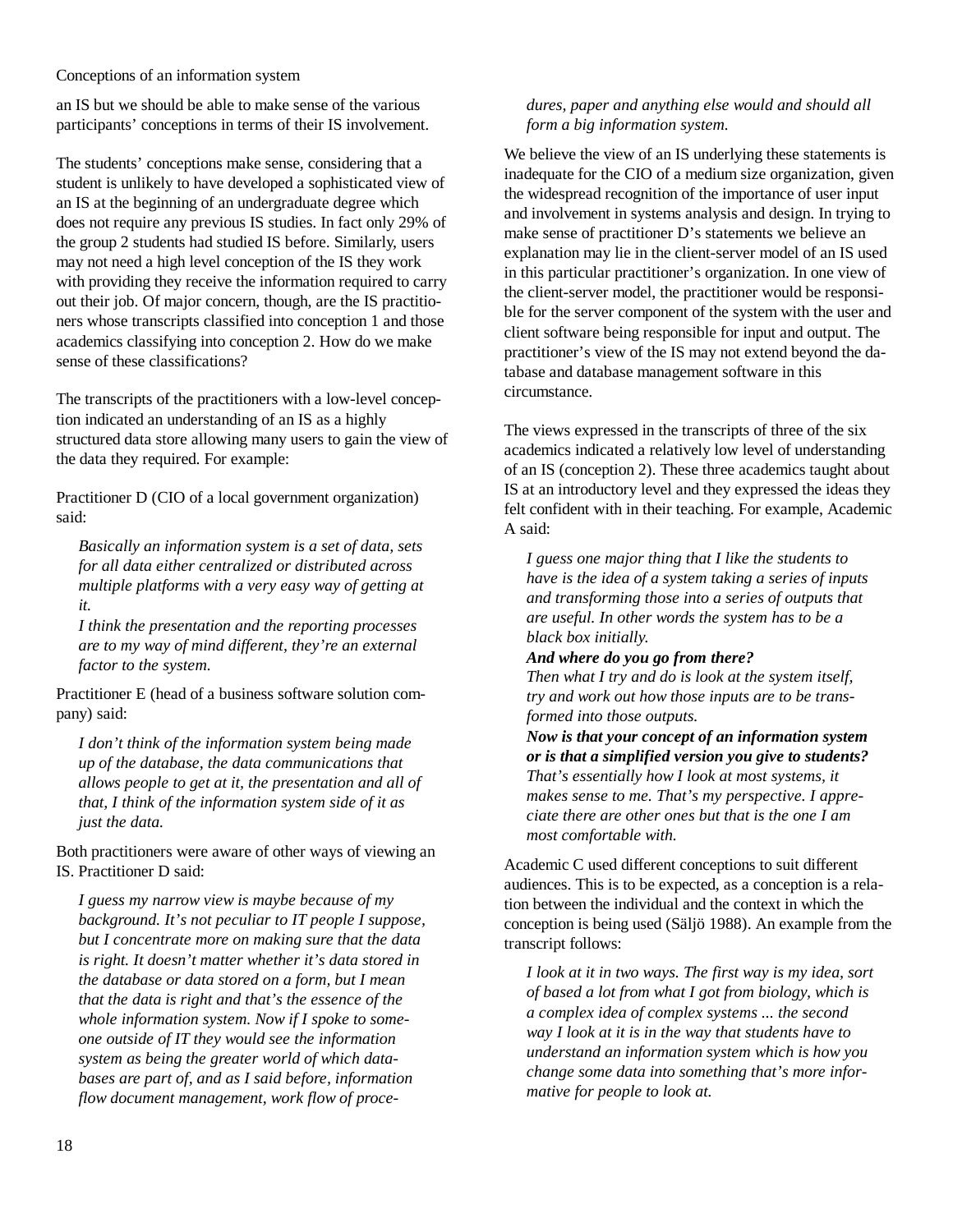We can understand why some academics and practitioners hold low level conceptions when the context in which they operate is taken into account but their level of understanding seems to be inadequate for their position and this reinforces our concerns about the lack of focus on the general nature of an IS in most IS curricula.

### **A link to educational theory**

Of direct importance to teaching about the nature of an IS, we found that the hierarchy in the conceptions can be further explained in terms of and is consistent with the Structure of Observed Learning Outcomes (SOLO) taxonomy, described by Biggs and Collis (1982, 1989) and used extensively in educational research in higher education. The structural organization of knowledge about a particular topic can be described at increasingly complex levels. The hierarchy of four IS conceptions revealed by our study incorporates increasingly complex levels of knowledge although the boundaries in the SOLO taxonomy do not necessarily exactly match the boundaries in the hierarchy of conceptions (Figure B). At the unistructural level one relevant aspect is known (conception 1 - user interface), the multistructural level involves knowledge of several relevant independent aspects (conception 1 - awareness of the database and the user interface, conception 2 - input, processing and output as unconnected parts), the relational level requires aspects of knowledge to be integrated into a structure (conception 2 an integrated view of input, processing and output, conception 3 - total information flow through a system) and finally extended abstract requires knowledge to be generalized to a new domain (conception 4 - total information flow through a whole organization). The following quotes come from two different participants' transcripts, both of which we classified as conception 2 but which demonstrate different levels of complexity of knowledge.

Example 1 (multistructural) - a view of an IS as being of many unconnected parts.

Academic - *....the database is sort of sitting there and the queries and whatever are different applications that make it an information system.*

Example 2 (relational) - a focus on an integration of the parts as in conception 3 but not recognizing the place of people or procedures for data collection and making decisions based on the output.

Student - *Basically I see an IS as* ... *a means of collecting data, storing it, organizing it and making it accessible.*

| Conception     | <b>Content</b>            |                                                   |                                                                             |                                                              | <b>SOLO Taxonomy</b><br>(Complexity of<br>knowledge) |
|----------------|---------------------------|---------------------------------------------------|-----------------------------------------------------------------------------|--------------------------------------------------------------|------------------------------------------------------|
| 1              | Interface.<br>Data store. |                                                   |                                                                             |                                                              | Unistructural                                        |
| $\overline{2}$ | Interface.<br>Data store. | Input.<br>Processing<br>tasks applied to<br>data. |                                                                             |                                                              | Multi-structural                                     |
| 3              | Interface.<br>Data store. | Input.<br>Processing<br>tasks applied to<br>data. | Human in-<br>volvement<br>Total informa-<br>tion flow for<br>one subsystem. |                                                              | Relational                                           |
| 4              | Interface.<br>Data store. | Input.<br>Processing<br>tasks applied to<br>data. | Human in-<br>volvement<br>Total informa-<br>tion flow for<br>one subsystem. | Total informa-<br>tion flow for a<br>whole organi-<br>zation | Extended abstract                                    |

Figure B: Conceptions of an IS and the SOLO taxonomy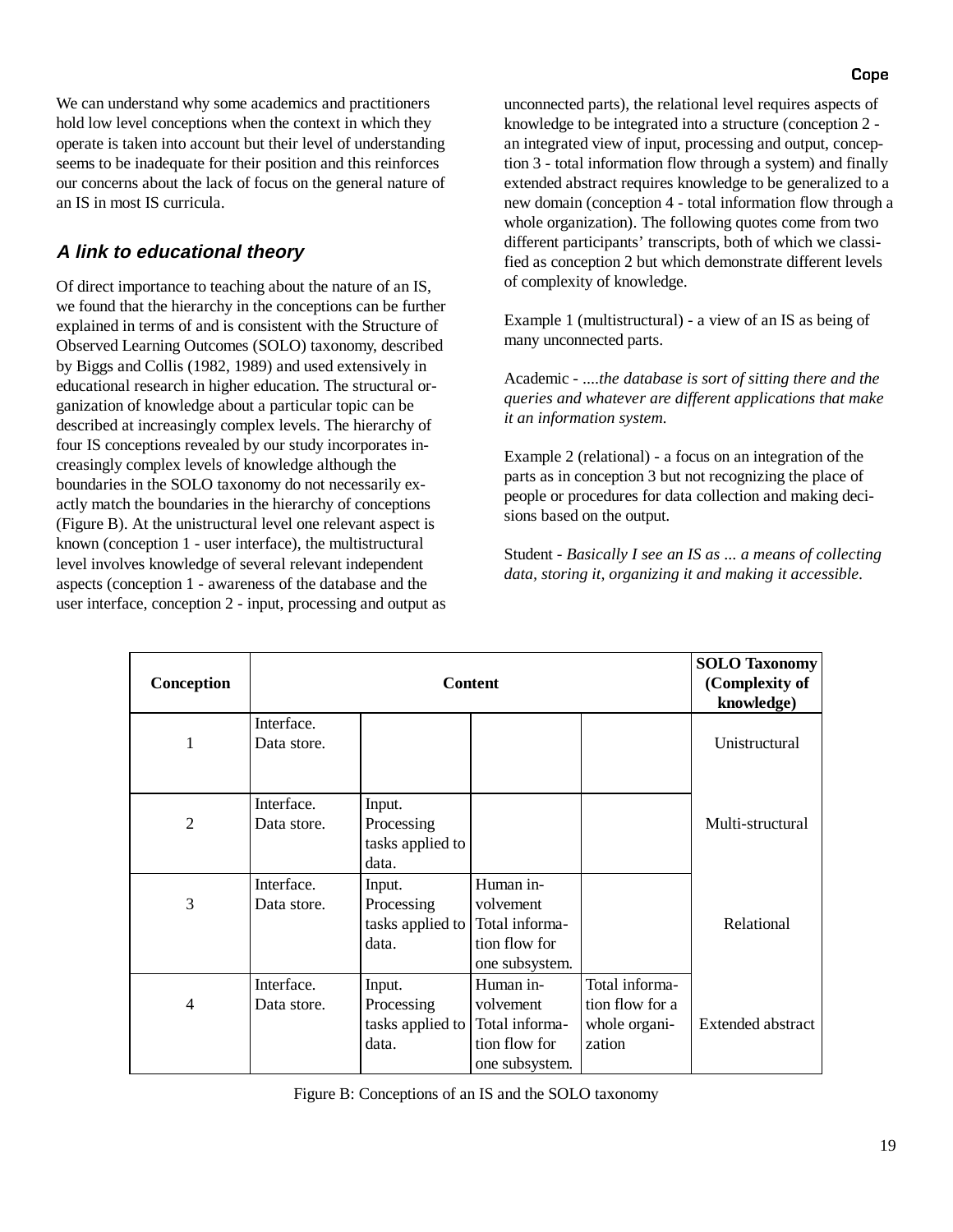# **Application of the findings to teaching about IS**

We now return to an earlier question. As IS academics, how can we assist our students to develop a sophisticated awareness of the social nature of an IS and the different perspectives they will encounter in practice? Identifying a number of different conceptions of an IS has affected us and our teaching in a number of ways.

- 1. It has forced us to consider and improve our own understanding of an IS. We believe that extensive knowledge and understanding of the field are a pre-requisite for excellent teaching.
- 2. Our lack of direct concern for developing and monitoring our students' conceptions became evident. We had assumed that students would develop an adequate conception of an IS while our teaching focussed, for example, on systems analysis and design. This was not the case. As a result we now make the students' conceptions of an IS an explicit, major focus of our teaching. We use an iterative teaching approach, repetitively inviting students to examine their understanding by referring to the course objectives and explicit conceptions as they are developed. To reinforce our approach we specifically examine students' conceptions of the nature of an IS. For example, in our classes and exams, we use questions similar to those used as guide questions in our empirical study or we ask students to comment on the adequacy of the understanding displayed in a quote from one of our participants.
- 3. We have a hierarchy of conceptions against which to assess our students' conceptions. While recognizing the need to develop a validated measuring instrument we presently use a simple class activity to provide us with feedback on our students' prior conceptual understanding or change in understanding. At the beginning of each IS subject and at various other times during our courses we get students to record in words or pictures, on a large sheet of paper, what the words 'information system' mean to them. Figures C and D represent examples of responses from final year students.



Figure C





We would classify the view of an IS underlying the ideas expressed in Figure D as conception 2. Figure C represents a more sophisticated view of an IS as it includes recognition of users and aspects of the system directly related to users, for example manuals, help facilities and error checking.

We now use a number of experiential strategies and techniques to help students move towards an understanding of the complex social nature of the high level IS conception. Our strategies and techniques are based on the work of Marton and Booth (1997) who see learning as individuals becoming more aware of different levels of understanding, and, in the process, changing their experience of the world. We try to provide experiences for the students which cause them to reflect on the adequacy of their own and others' conceptions of an IS. Examples of activities include:

An extension of the class activity we described above. The sheets of paper are laid out around the room and the students read each other's responses. Small group discussions are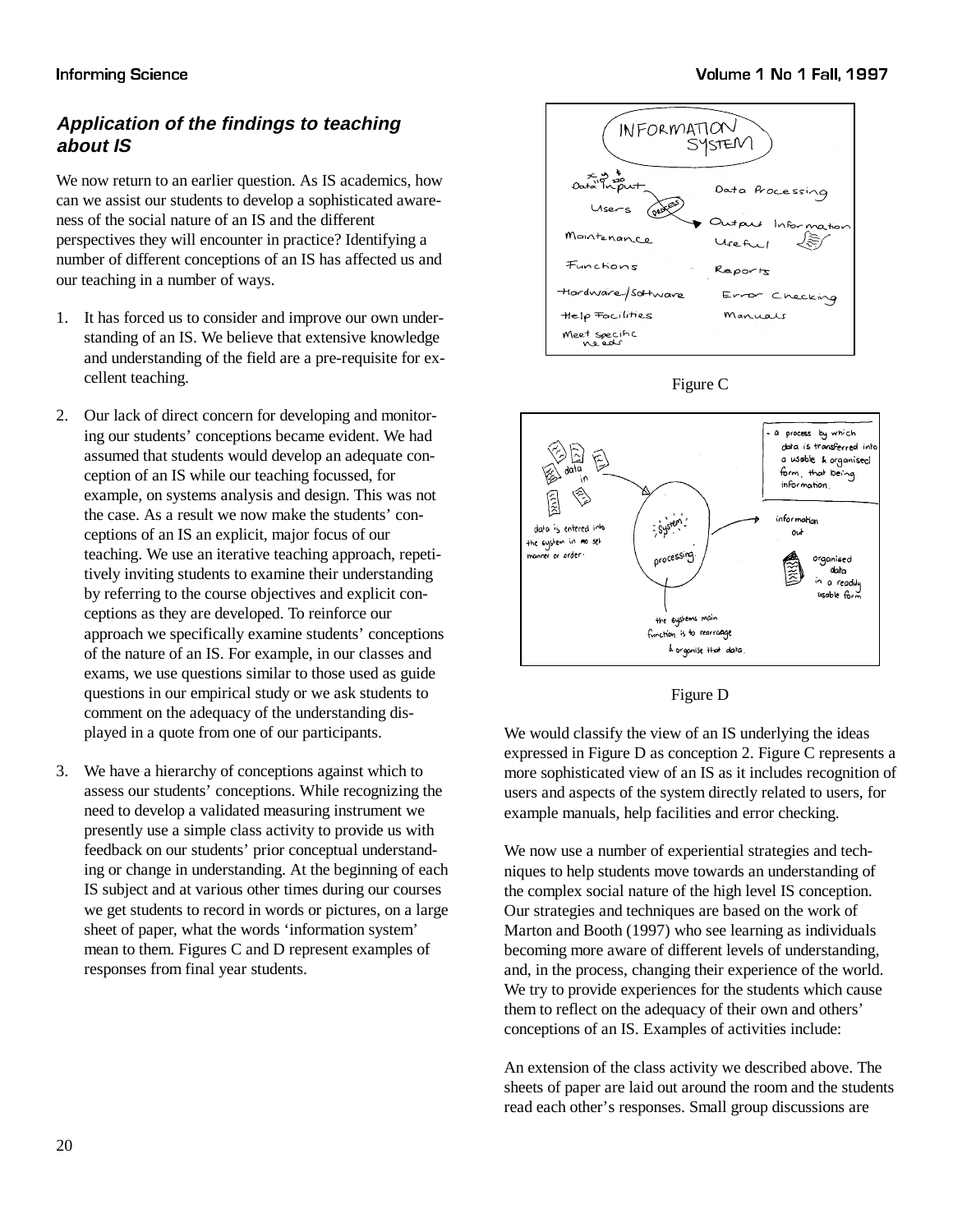then initiated to consider the differences and similarities between the responses. Each group reports back to the lecturer who summarizes the findings. In general the students do not initially recognize any variation, rather this needs to be pointed out by the lecturer. To encourage students to reflect on the different conceptions we have found useful questions that consider the adequacy of the various conceptions. For instance, 'would you like a systems analyst who conceives of an IS as in figure D developing an IS for some of the end-users in your business?'

Role-played case studies. This approach involves the enactment of the systems analysis and design phases of the development of a small IS. Actors or staff members are coopted to role play clients, and small teams of students role play systems analysts. The students are required to interview the clients as part of requirements gathering and then produce analysis and design documentation. Previously completed, real-life information systems are used to ensure as much authenticity as possible. In the first year subject the case involves one client who initially adopts a mildly contrary personality. A general lack of confidence in computers and a determination to protect a hard-won standing within an organization are typical of a client's initial attitudes in a role. In later years of the course actors or staff role play multiple clients of a small business, with differing views on the system development. This case introduces students to the complex political and social views likely to be found in the one organization. Our approach to the use of role plays in teaching about IS is described in more detail in Cope and Horan (In press).

Illustration of the theory by using links to real users, supported in the final IS subject by a set of readings compiled from current literature, mainly journals, with an emphasis on industry activities. We find that students are much more accepting of a concept if it can be shown to exist in a real organization. Investigation of documented, real-life IS failures is particularly useful.

To evaluate the effect of these teaching strategies we are conducting a longitudinal study of a group of students over the length of their undergraduate IS degree. By interviewing this group of students progressively over three years we are seeking to monitor changes in their conceptions of an IS in response to our interventions.

### **Future research**

Avenues for future research include:

- sampling of larger groups of respondents for their IS conceptions to see if our current set of conceptions is confirmed and to identify patterns in the distribution of conceptions within occupational categories.
- developing of a validated measuring instrument which quickly and accurately gives an indication of an individual's level of understanding of the nature of an IS. Such an instrument would simplify the tasks of identifying prior conceptual knowledge in our students, observing changes throughout their courses and monitoring the success of any future curriculum changes.
- measuring the levels of conceptual understanding of an IS in analysts and clients involved in requirements gathering and relating the findings to communication tactics and the success or otherwise of requirements gathering.
- addressing the issue of developing teaching strategies which would help students to develop skills for resolving conceptual differences in analyst-client communications.

# **Conclusion**

In this paper we have argued a case for the improvement of teaching about the social nature of information systems in IS courses. While recognizing the importance of teaching our students the broad array of skills and attitudes necessary to develop successful information systems we agree with Weber (1996) that students will not perceive the relevance of these skills and attitudes unless they have an in-depth understanding of the general nature of an IS. Our research and our investigation of the literature have shown that a hierarchy of conceptions of an IS exists, and that this hierarchy can form the basis of teaching strategies aimed at improving our students' understanding of the social nature of an IS, an understanding vital to the analyst-client communication process during requirements gathering.